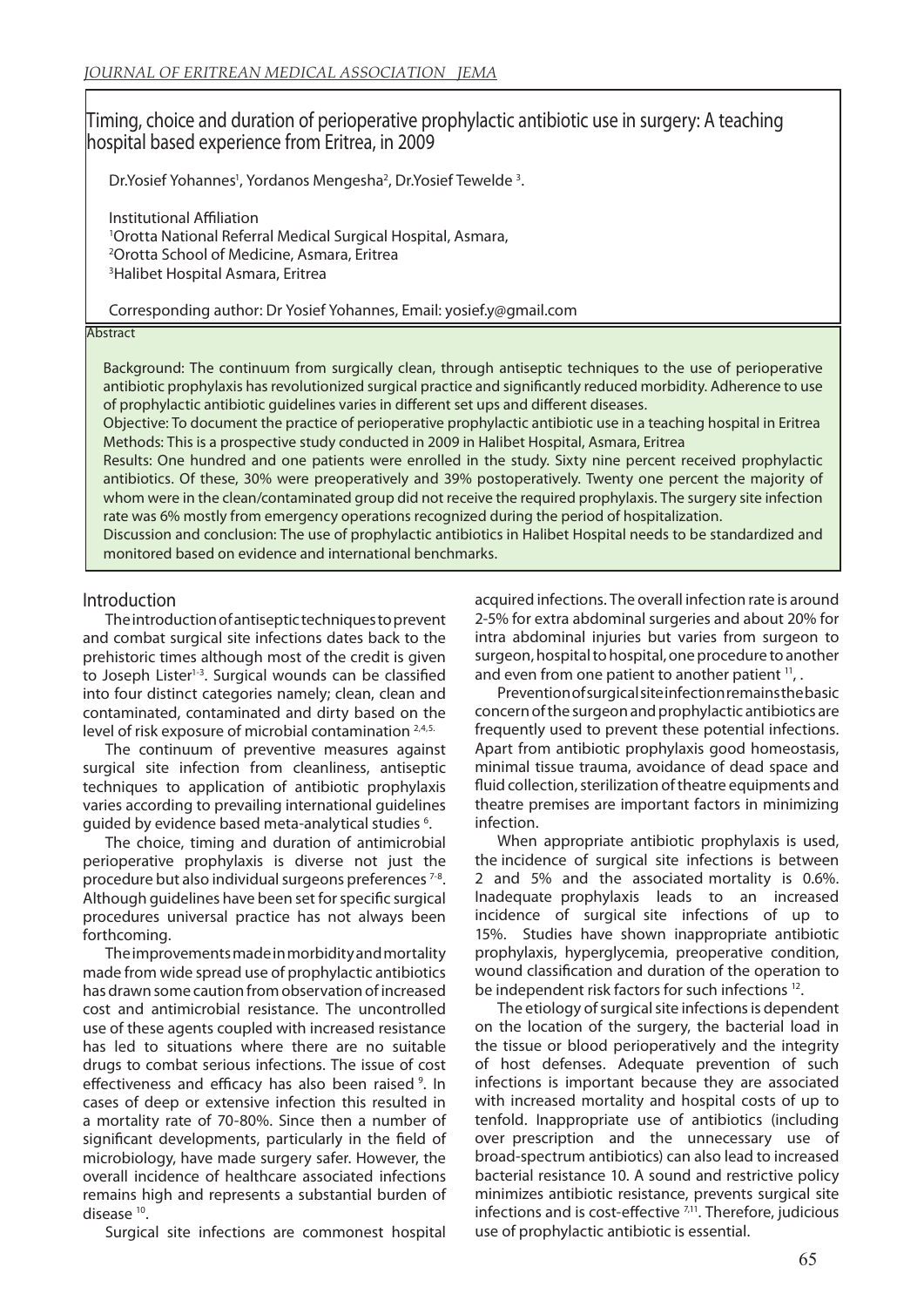This study was carried out to assess the incidence of wound infections after using prophylactic antibiotics without changing other parameters.

# **Methodology**

Study setting: The study site was a 30 bed general surgical unit within a 210-bed general Halibet Teaching Hospital in Asmara from January 13 to March 19, 2009. The site was selected because the first author was a staff member but also because the hospital is an influential teaching institution. The residents and interns had responsibility for antibiotic prescriptions while senior surgeon supervised the prescriptions.

Information was completed for each patient. age, sex, date of admission, diagnosis, co-morbid conditions, remote site infections, date of operation, type of operation, length of operation, antibiotic therapies, duration and type of therapy, specimens submitted for testing, results of investigations, wound condition and date of discharge were prospectively recorded on a questionnaire paper form. After discharge, all prospectively collected data were verified and completed by chart review.

The operation theatre conditions including the hand washing conditions, technique of sterilization of equipments and traffic were kept as they were before the study.

### Measurements

During the study period, eligible patients took antibiotics as the developed protocol (see annex I ) and patients were evaluated on a daily basis for any surgical site infection until discharge. Follow up was given for all patients included in the study .The follow up was divided into two, the first was early follow up, which is 3<sup>rd</sup> to 5<sup>th</sup> days after discharge; for those patients with post operative hospital stay less than 7 days and patients with some signs of infection during discharge .The second was a delayed follow up which is two weeks to one month after discharge. During follow up patients were checked for any signs of surgical site infection.

# Eligibility criteria

All persons of any age and sex undergoing surgery in the departments of general surgery of Halibet Hospital were eligible for inclusion into the study. We excluded patients with

# Results

One hundred one cases were studied. The majority of procedures were carried out on men 82 (81.2%) and the mean age was 29 years (standard deviation 18 years). Most patients were from Zoba Maekel 82 (81.2%), followed by Zoba Debub 15 (14.9%), and 4(3.9%) from the rest zobas. The most frequent operation was repair of various hernias, 19.8% and transvesical prostatectomy 19%. The most frequent operations were carried out between 60-75 years (31%) and next common age group was between 31-45 years, (19.8%) (Table1).

| Table 1: Frequency of cases included in the study |                |  |                                |                |  |  |  |
|---------------------------------------------------|----------------|--|--------------------------------|----------------|--|--|--|
| Type of disease                                   | No of<br>case  |  | Type of disease                | No of<br>case  |  |  |  |
| Benign prostate<br>hypertrophy                    | 20             |  | Sigmoid<br>valvulus            | $\mathcal{P}$  |  |  |  |
| Hernias (inguinal<br>&incisional)                 | 20             |  | Renal stone                    | $\mathfrak{D}$ |  |  |  |
| Goiter                                            | 9              |  | Ureteric stone                 | $\mathfrak{D}$ |  |  |  |
| Undescended<br>testis                             | 7              |  | Varicose vein                  | $\mathfrak{D}$ |  |  |  |
| Hydrocele                                         | 6              |  | Achalasia                      | 1              |  |  |  |
| Hemorrhoids                                       | 5              |  | Appendicitis                   | 1              |  |  |  |
| Peritonitis                                       | 4              |  | <b>Breast mass</b>             | 1              |  |  |  |
| Perianal fistula                                  | 3              |  | Gallbladder<br>tumor           | 1              |  |  |  |
| Colostomy<br>closure                              | 3              |  | Sarcoma                        | 1              |  |  |  |
| Cholelithiasis                                    | 3              |  | <b>Small bowel</b><br>lymphoma | 1              |  |  |  |
| Redundant<br>sigmoid colon                        | 3              |  | <b>Testicular mass</b>         | 1              |  |  |  |
| Gastric outlet<br>obstructions                    | $\overline{2}$ |  | Varicocele                     | $\mathbf{1}$   |  |  |  |

The average length of hospital stay was higher on clean-contaminated cases, 12 days.

Of all surgical wounds, 52% were clean (C), 41% were clean contaminated (CK), 6% were dirty (D) and 1% contaminated (K).

|  |                                 | Table 2: Average pre/post operative hospital stay of |  |  |
|--|---------------------------------|------------------------------------------------------|--|--|
|  | patients classified by category |                                                      |  |  |

| Category                   |  |  |  |
|----------------------------|--|--|--|
| Pre operative stay (days)  |  |  |  |
| Post operative stay (days) |  |  |  |

Thirty patients took preoperative antibiotic prophylaxis while 39 patients took the antibiotics operatively. However 3 cases received preoperative prophylactic antibiotics without indication and all were from the clean wounds. Twenty one patients did not receive the indicated prophylaxis, 15 of them from clean contaminated, 1 from contaminated, and 5 from dirty wounds.

Post operatively 39 patients received short term antibiotics, most of the antibiotics were given only for one day, 26 (66.7%), and only 6 (15.4%) given for 5 to 7 days.

Thirteen patients did not receive the indicated postoperative antibiotics, among them 11cases were from clean contaminated and two from dirty wounds.

Out of the 101 eligible cases the surgical site infections (SSIs) rate was 5.94% (6/101). Of the six SSIs, four of them were emergency procedures. Regarding the detection of infections, four of the SSI cases were identified in the hospital within 5-7 days after operation